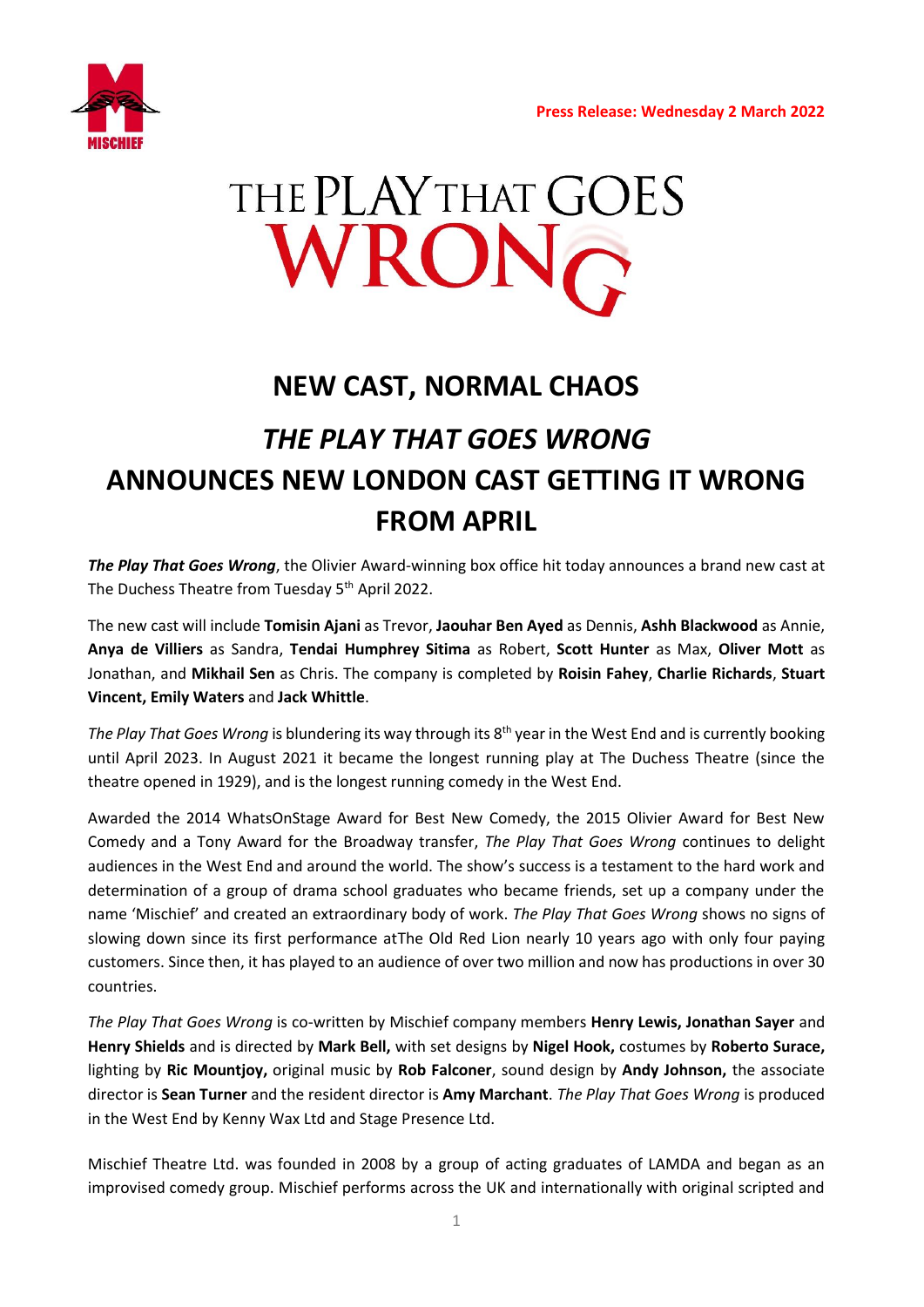improvised work and also has a programme of workshops. *The Play That Goes Wrong* is currently playing in the West End and begins a three-month tour at Bath Theatre Royal in April, with both *Magic Goes Wrong* and *Groan Ups* currently touring the UK. Series 2 of the BBC comedy *The Goes Wrong Show* is currently available to watch on iPlayer. The company is owned and controlled by its original members and is led by a creative group and its directors **Henry Lewis** and **Jonathan Sayer**.

#### **[ENDS]**

For further information on *The Play That Goes Wrong* West End please contact: Jo Allan and Tom Kershaw-Green at Jo Allan PR [jo@joallanpr.com](mailto:jo@joallanpr.com) [| tom@joallanpr.com](mailto:tom@joallanpr.com) 

#### **WEST END BOX OFFICE INFORMATION**

**THE PLAY THAT GOES WRONG**  Duchess Theatre 3-5 Catherine Street London WC2B 5LA

Booking number: 0330 333 4810 Website: **[www.theplaythatgoeswrong.com](http://www.theplaythatgoeswrong.com/)**

Running time: 2 hours including an interval

Twitter: @playgoeswrong Facebook: The Play That Goes Wrong Instagram: @playgoeswrong

#### **BOOKING TO 2 April 2023 PERFORMANCE TIMES**

Tuesday to Saturday at 7:30pm Saturday at 2:30pm Sunday at 3:00pm & 7:00pm

**AGE** 

8+ Please note children under 15 years of age must be accompanied by an adult over 18 years of age.

**PRICES**  Tickets from £22.

Prices include booking fees of £2.50, applicable to online & telephone bookings.

All tickets include a £1.25 Theatre Restoration Levy.

#### **MISCHIEF**

Mischief Theatre Ltd. was founded in 2008 by a group of acting graduates of LAMDA and began as an improvised comedy group. Mischief performs across the UK and internationally with original scripted and improvised work and also has a programme of workshops. The company is owned and controlled by its original members and is led by a creative group and its directors Henry Lewis and Jonathan Sayer.

Pre pandemic, Mischief had multiple productions playing in New York and London. *The Play That Goes Wrong* (Duchess Theatre, which re-opened 18 June 2021), *The Comedy About A Bank Robbery* (which played at the Criterion Theatre for four years) and following a record-breaking two-year run on Broadway it was represented Off Broadway by *The Play That Goes Wrong* (New World Stages since 2019, re-opened October 2021, co-produced with Kevin McCollum